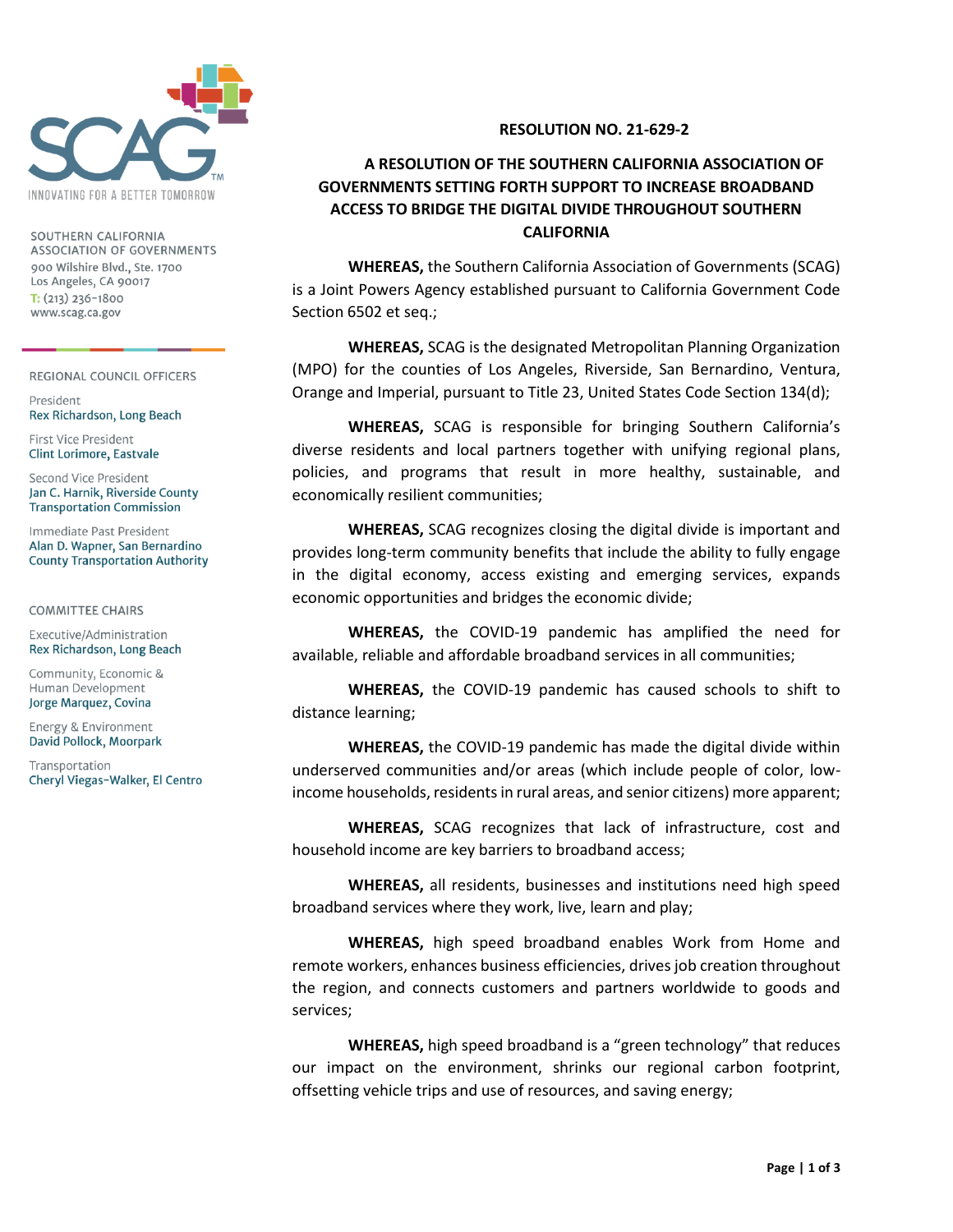**WHEREAS,** high speed broadband greatly expands the ability of residents throughout the region to access medical, behavioral, oral health services and the capacity of public health officials to monitor and respond to health threats such as COVID-19 and other diseases;

**WHEREAS,** high speed broadband enables greater civic participation and brings communities together, helps improve public safety, and makes our transportation systems more resilient and efficient;

**WHEREAS**, effective emergency services require using high speed broadband to integrate data in real time from all available sources, so decision makers have access to the information necessary for the protection of lives and property;

**WHEREAS**, evaluating and/or developing strategies to bridge the digital divide would support SCAG's commitment to address equity issues throughout the SCAG region (Resolution 20-623-2);

**WHEREAS,** evaluating and/or developing strategies to bridge the digital divide would assist in implementing the 2020-2045 Regional Transportation Plan and Sustainable Communities Strategies (Connect SoCal);

**WHEREAS,** evaluating and/or developing strategies to bridge the digital divide would assist in the development of future Regional Transportation Plans/Sustainable Communities Strategies.

**NOW, THEREFORE, BE IT RESOLVED,** that the Regional Council of the Southern California Association of Governments:

- 1. Declares that bridging the digital divide is integral to developing a healthy, resilient and economically competitive region;
- 2. Supports the FCC's (United States Federal Communications Commission) and CPUC's (California Public Utilities Commission) rules, regulations, programs and funding opportunities that support broadband deployment opportunities to bridge the digital divide;
- 3. Supports Governor Newsom's Executive Order N-73-20 signed August 14, 2020 that seeks to accelerate work towards closing gaps in access to reliable broadband networks throughout California;
- 4. Supports collaboration with local jurisdictions within the SCAG region, broadband providers, school districts (K-12), community college districts, universities, community and business stakeholders, Regional Broadband Consortiums, California Emerging Technology Fund, MPOs, the State of California and other federal and regional organizations that have similar goals to increase broadband access throughout Southern California;
- 5. Hereby directs staff to develop a Broadband Action Plan which may include but are not limited to the following:
	- a. Develop a model resolution and policy paper addressing the digital divide, for local jurisdictions to adopt;
	- b. Pursue grant funding opportunities and seek partnerships to assist local jurisdictions with broadband implementation, including a regional broadband needs assessment, to complement State efforts;